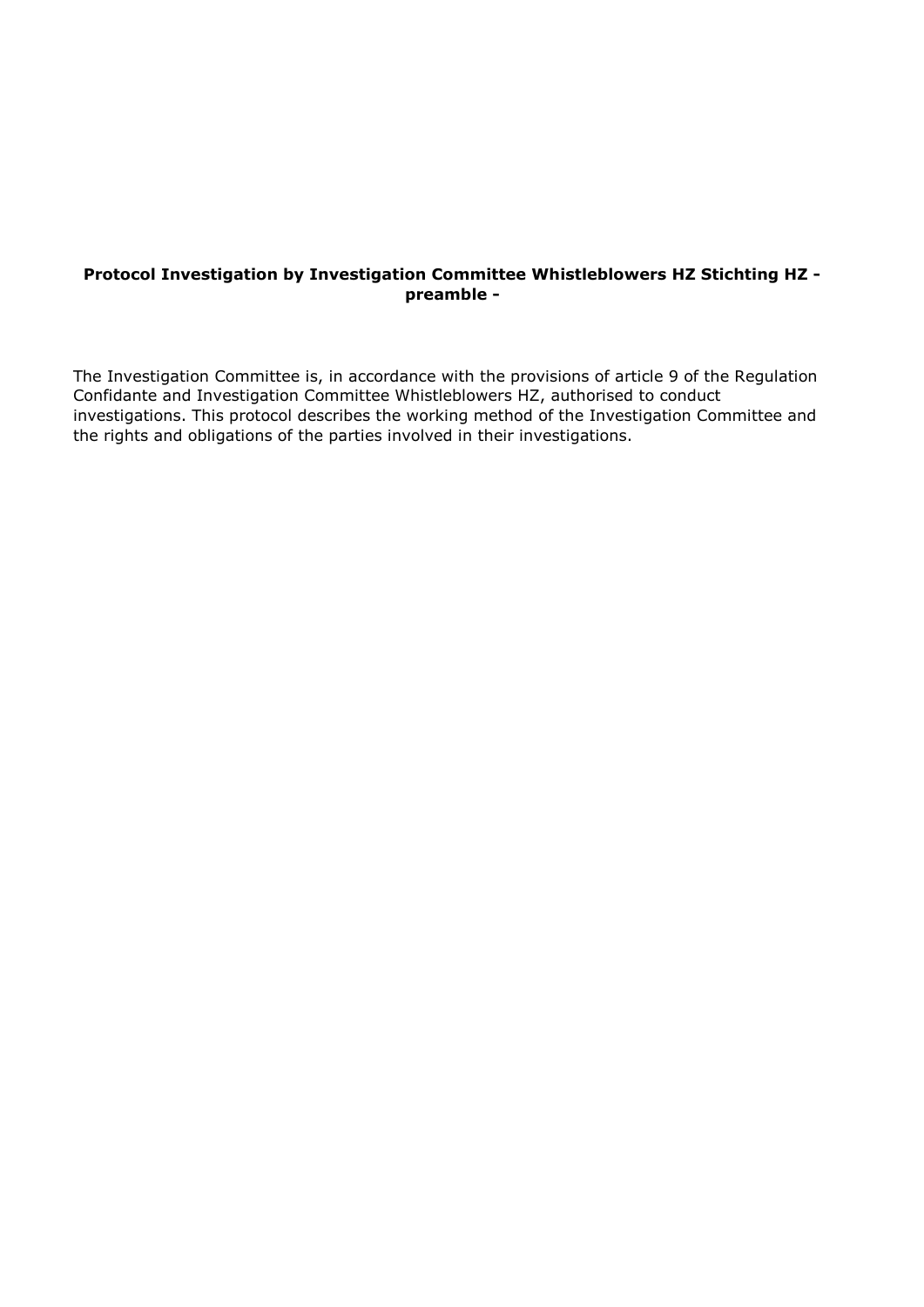# **Protocol Investigation by Investigation Committee Whistleblowers HZ Stichting HZ**

## **I. General Provisions**

### Article 1. Definitions

The following definitions are used in this protocol:

- 1. **HZ**: the Stichting Hogeschool Zeeland;
- 2. **Party Concerned**: person who, on the basis of the HBO-cao, is (or was) employed at the HZ, any other person who is (or was) working for the HZ, and those who are enrolled as a student or an external at the HZ as within the meaning of title three of chapter 7 WHW;
- 3. **Report :** a report as within the meaning of the Whistleblower Regulations HZ;
- 4. **Regulation Confidante and Investigation Committee**: the Regulations Confidante and Investigation Committee Whistleblowers HZ;
- 5. **Investigation Committee**: Investigation Committee Whistleblowers HZ;

### Article 2. Basis

2.1 This protocol governs the investigation of the Investigation Committee following a report.

## Article 3 - Confidentiality, WBP

- 3.1 The Investigation Committee shall use any confidential information, which may be obtained in the performance of the further investigation, only insofar as is necessary within the framework of the investigation.
- 3.2 A Party Concerned, third parties, or counterparty who, within the framework of the investigation, gain insight into confidential documents or who are given access to confidential information must observe strict confidentiality towards (other) third parties. In this regard, they must sign a confidentiality agreement beforehand.
- 3.3 The Investigation Committee safeguards compliance with the provisions of the Wet bescherming persoonsgegevens (WBP, (Personal) Data Protection Act).

## Article 4. Proportionality and subsidiarity

- 4.1 The investigation methods and means chosen by the Investigation Committee:
	- must be reasonably proportional for the correct processing of the report;
	- must be applied in such manner that any imposition on Party (or Parties) Concerned and third parties is kept to a minimum.

## Article 5. Sources and Method for Obtaining Information

- 5.1 The Investigation Committee may, within the framework of its investigation, access public and private sources.
- 5.2 The Investigation Committee sees to it that all information is obtained legitimately and shall not use any evidence that is obtained illegitimately.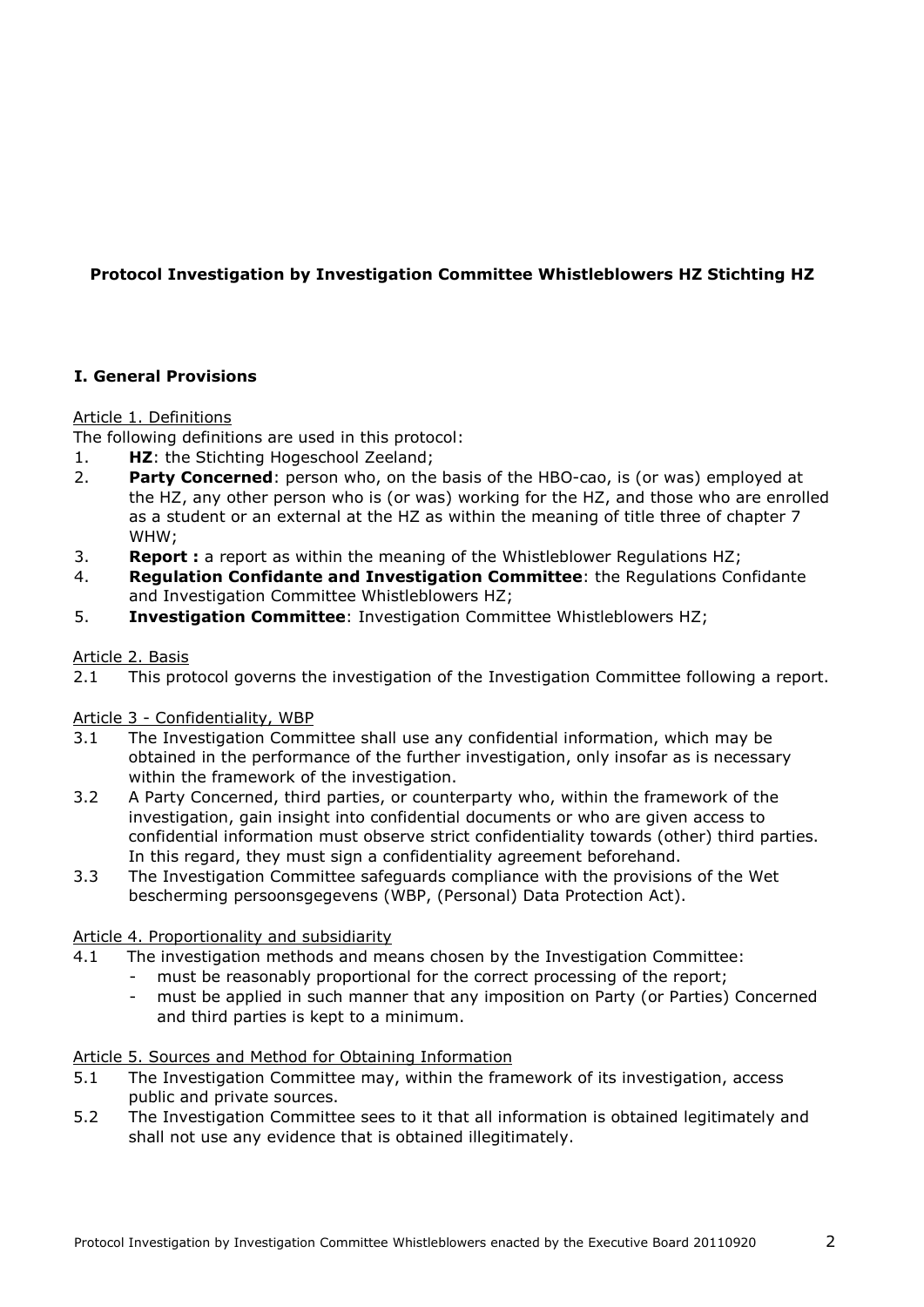## Article 6. Dossier Creation

- 6.1 The Investigation Committee ensures proper dossier are created.
- 6.2 The dossier contains the initial report and a report from the Confidante, insofar as the Party Concerned agrees with their findings, as well as the investigation plan, a description of all recorded facts, a written representation of conversations and meetings about the matter, and the final report.
- 6.3 Conclusions drawn by the Investigation Committee and the recommendation made, must be directly traceable to the dossier.

## Article 7. Research

- 7.1 Prior to its investigation, the Investigation Committee prepares an investigation plan which describes the setup of the investigation.
- 7.2 The Investigation Committee may decide not to prepare an investigation plan if it has good reason to anticipate the report will imminently be declared inadmissible or the Party Concerned ineligible.
- 7.3 The research plan shall contain at least:
	- a description of the report;
	- the conclusions of any preliminary investigation;
	- the investigation methods and means within the framework of the determination of the (context of the) facts;
	- any possible use of (external) experts;
	- the way in which applicable norms are determined; a timetable;
	- an investigation budget;
	- 7.4 The investigation plan is determined by the Investigation Committee.
	- 7.5 With regard to determining the investigation budget, in case of disagreement, the chairperson of the Investigation Committee shall have a deciding vote.
	- 7.6 The Investigation Committee sees to it that the costs of the investigation shall not exceed thee means allocated to it by the Executive Board.

## Article 8. Use of External Experts

- 8.1 In the performance of the further investigation, the Investigation Committee may engage the services of external experts.
- 8.2 The fee for external experts is determined by the chairperson of the Investigation Committee.

## Article 9. Hearing Both Sides

- 9.1 Within the framework of the further investigation, the Investigation Committee may, if necessary, hear the Party Concerned, a counterparty, and third parties.
- 9.2 If a report involves not only a Party Concerned but also a counterparty against whom the report is made, both the Party Concerned and the counterparty must be heard.
- 9.3 The Party Concerned, the counterparty and any third parties may be heard independently, and repeatedly if deemed necessary.
- 9.4 Prior to the hearing, a written invitation is extended and, unless the urgency of the matter requires otherwise, a notice period of 8 days shall be observed. In this invitation, the subjects to be discussed shall be comprehensively described.